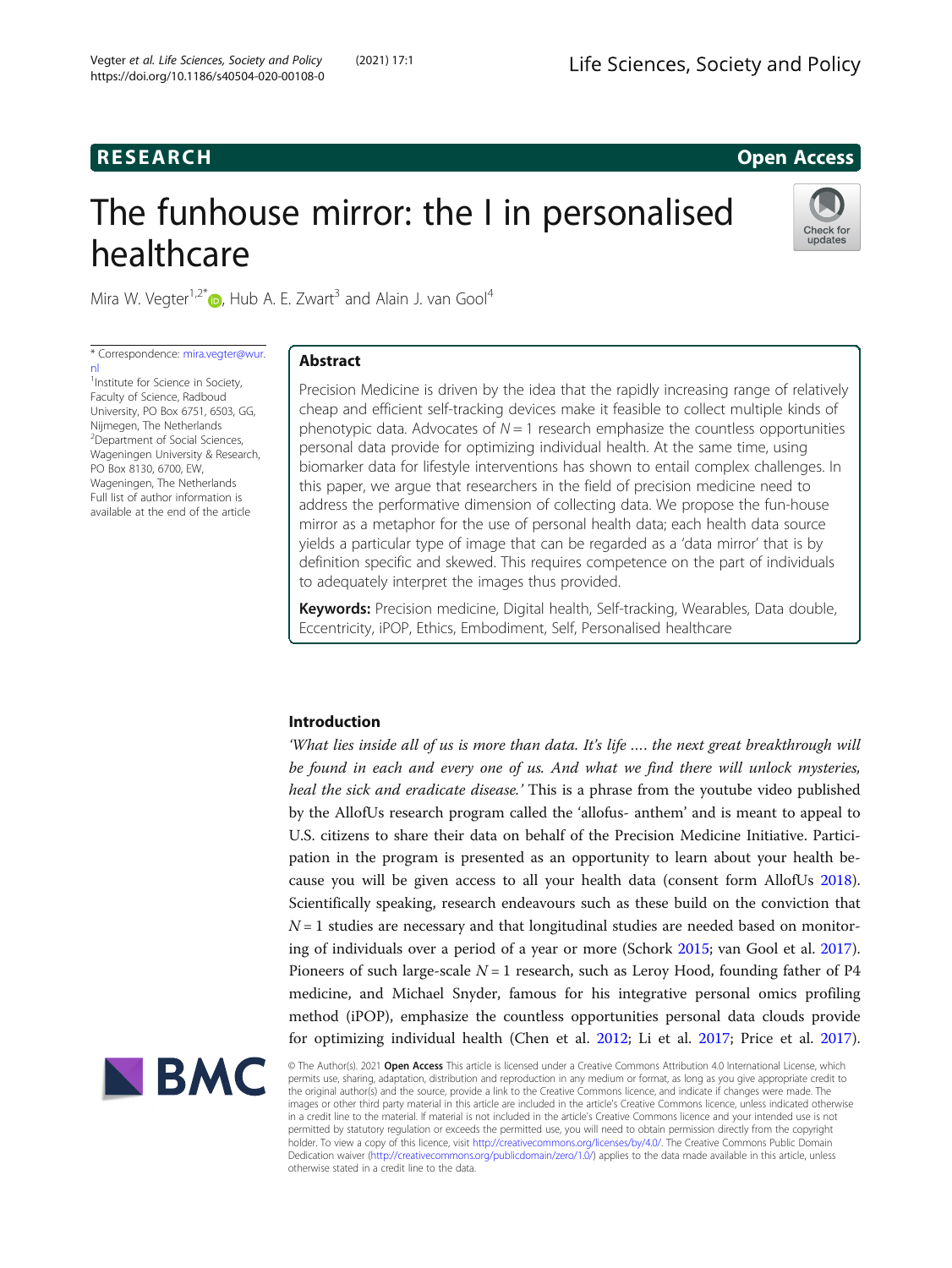Paradoxically, these data gain meaning from comparison with numerous other individuals, hence the Precision Medicine Initiative aiming to enroll one million participants.

Researchers continue to emphasize the use of wearables to collect data for biomedical research, and by doing so it has become increasingly difficult to uphold a clear distinction between biomedical research, preventive medicine and consumer technology. This raises the question what data a person should actually collect to monitor her health beyond more traditional forms of self-assessment (e.g. overall sense of wellness, weight, blood pressure, normal glass mirrors, etc.). What are the individual risk factors that require extra close monitoring? How should she make sense of this avalanche of data in every-day life and how to translate health data into concrete options for selfmanagement and prevention? The complicating factor here is that different selftracking devices offer specific uses of these data that allow different 'truths' to appear. In this paper we argue that we need to address the performative part of collecting data, which requires a responsible practice of portraying individuals in ways that allow for actual self-care. Only then we can democratize health in the way that advocates of precision medicine imagine, and live up to the true potential of personalized healthcare and the P4 medicine principles.

To illustrate the skewedness of these information sources and to highlight the inherent tensions in emerging practices, we here propose the fun-house mirror as a metaphor for the use of personal health data that may inform lifestyle choices or therapeutic interventions. We will start by providing a background narrative against which precision medicine is said to be developed, after which we will turn to the case of Micheal Snyder. His self-tracking experiment, understood from an empirical philosophical (post-phenomenological) perspective helps us to theorize what new practices Precision Medicine will give rise to and how negotiation of the data can take place.

# Actionable evidence

In 2015 Nicholas Schork discussed the necessity of one-person trials, as the ultimate way to lower the "number needed to treat" (NNT) by focusing on individual baselines. According to the author, the time was ripe for this because of three reasons: (a) the rapidly expanding -omics fields, allowing molecular profiling; (b) the increasing amount of relatively cheap and efficient devices to collect data, such as the Apple Watch™; and (c) the growing support by the government for patient engagement in medicine (Schork [2015](#page-14-0)). Since then, the Precision Medicine Initiative has been transformed into the Allof-Us research program and similar initiatives started to emerge. What began as  $N = 1$ in the iPOP trial by Michael Snyder and his lab at Stanford University (Chen et al. [2012](#page-13-0)), developed into the 108 times  $N = 1$  in the p100 Wellness Study by Leroy Hood (Price et al. [2017\)](#page-13-0), and is currently evolving into a million times  $N = 1$  in the All of Us research program led by Francis Collins (Collins and Varmus [2015\)](#page-13-0). In various comments, Michael Snyder explains how the experience of being 'wired' with wearables and sensors is going to transform the way we manage our lives (Li et al. [2017;](#page-13-0) Snyder [2018](#page-14-0)), while Hood underscores the actionable possibilities that can be defined based on 'personal dense dynamic data clouds'(Hood [2018;](#page-13-0) Price et al. [2017](#page-13-0)). A range of synonyms with similar meanings, such as "personalized medicine", "precision medicine", "systems medicine", "P4 medicine" and "personalized healthcare", underscore the expectations for biomarker-based health promotion and it has led to the increased uptake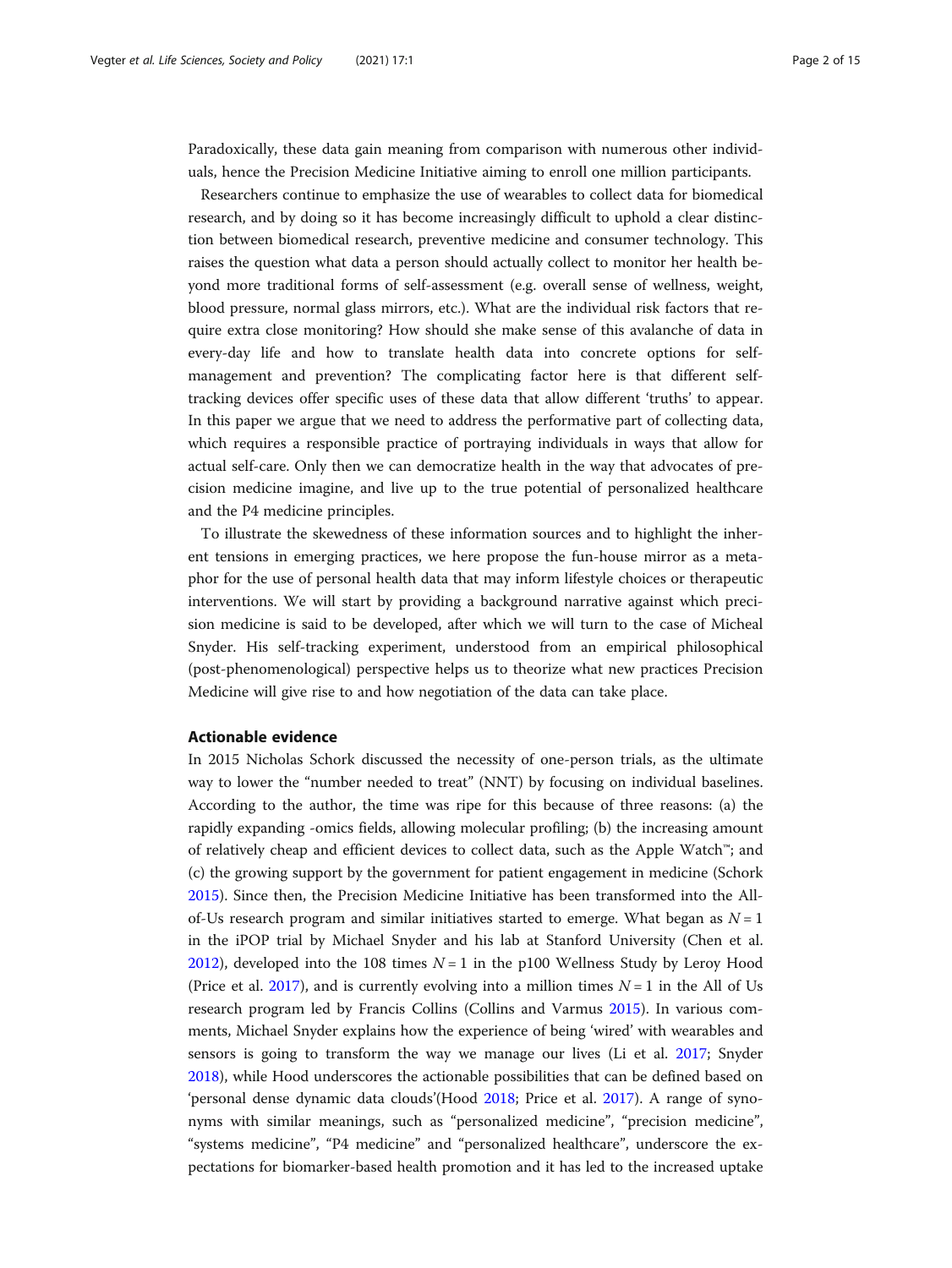of self-monitoring technologies for biomedical research (Turakhia et al. [2019](#page-14-0); Vegter [2018](#page-14-0)). Both Snyder and Hood urge us to prioritize the use of health data in promoting healthy behaviour, but the question remains whether such straightforward health benefits can really be expected for the large majority of users.

In a correspondence in Nature Biotechnology, Vogt et al. discuss the P100 wellness study and urge researchers in precision medicine to substantiate 'actionable evidence' (Vogt et al. [2018](#page-14-0)). A study published by Price et al. describes how complex -omics profiling and continuous monitoring using Fitbit™ led to lifestyle recommendations (Price et al. [2017](#page-13-0)). The authors claimed that; 'For each measurement in an individual that was outside the clinical reference range recommended by the clinical laboratory, the coach would recommend lifestyle changes that have been previously demonstrated to produce improvements in that marker (Price et al. [2017](#page-13-0), p. 753)'. Hood's Wellness study focused on behavioural coaching to improve clinical biomarkers. In a similar vein, Snyder experimented with food and exercise in his personal omics trial to prevent his blood sugar from rising above a certain threshold when self-diagnosed as 'prediabetic'(- Chen et al. [2012](#page-13-0)). The focus on biomarkers, i.e. the reliance on bio-molecular endpoints rather than phenotypic endpoints, has been criticized by Vogt et al. who claim that this type of research leads to over-diagnosing and contributes to the "pathologization" of individuals (Vogt et al. [2018](#page-14-0)). This ties in with an important and broader observation, namely that the digitalization of healthcare in terms of big data and wearables leads many to believe there can be a quick technological fix to emerging health threats (Vegter, Landeweerd, Zwart [2020](#page-14-0)).

Not surprisingly, an entire economy is evolving dedicated to the use of smart devices for the collection of personal self-tracked data which opens new possibilities for health research. One example is the Apple Heart Study, an app-based study launched by Stanford University using Apple Watch to study over 400.000 users to identify cardiac arrhythmias (Turakhia et al. [2019\)](#page-14-0). This and other initiatives show how the domain is changing in terms of volume and accessibility and how it may facilitate population screening and actionability (Chowkwanyun et al. [2018;](#page-13-0) ESC [2019](#page-13-0); Khoury et al. [2016](#page-13-0)). The enormous amount of data that can be made available and the use of apps and smart devices for research explains why multinational companies such as Google, Apple and Amazon have rapidly moved into the healthcare domain; a phenomenon that has been referred to as the 'googlization of health research' (Sharon [2016\)](#page-14-0).

Against this backdrop we want to take a closer look at the recent work of Michael Snyder because his position represents a unique situation, allowing him to operate at the intersection of scientific research and real-world self-experimentation while at the same time becoming an advocate for precision medicine. Snyder's personal narrative offers a unique window into a potentially technology-driven future. We focus on his online testimonies because we believe they reveal the extent to which such practices are performative. Our analysis focusses on practices of the self in the era of digitalization, and may be regarded as an online ethnography with  $N = 1$ , or  $N =$  me (Hine [2008\)](#page-13-0). Snyder's story does not serve as evidence for the success of precision medicine, but rather as a case-study to conceptualize the meaning-making process that is presupposed in these technologies. First we summarize the story of Michael Snyder and his selftracking experience, after which we conceptualize his experience in light of these practices of the self.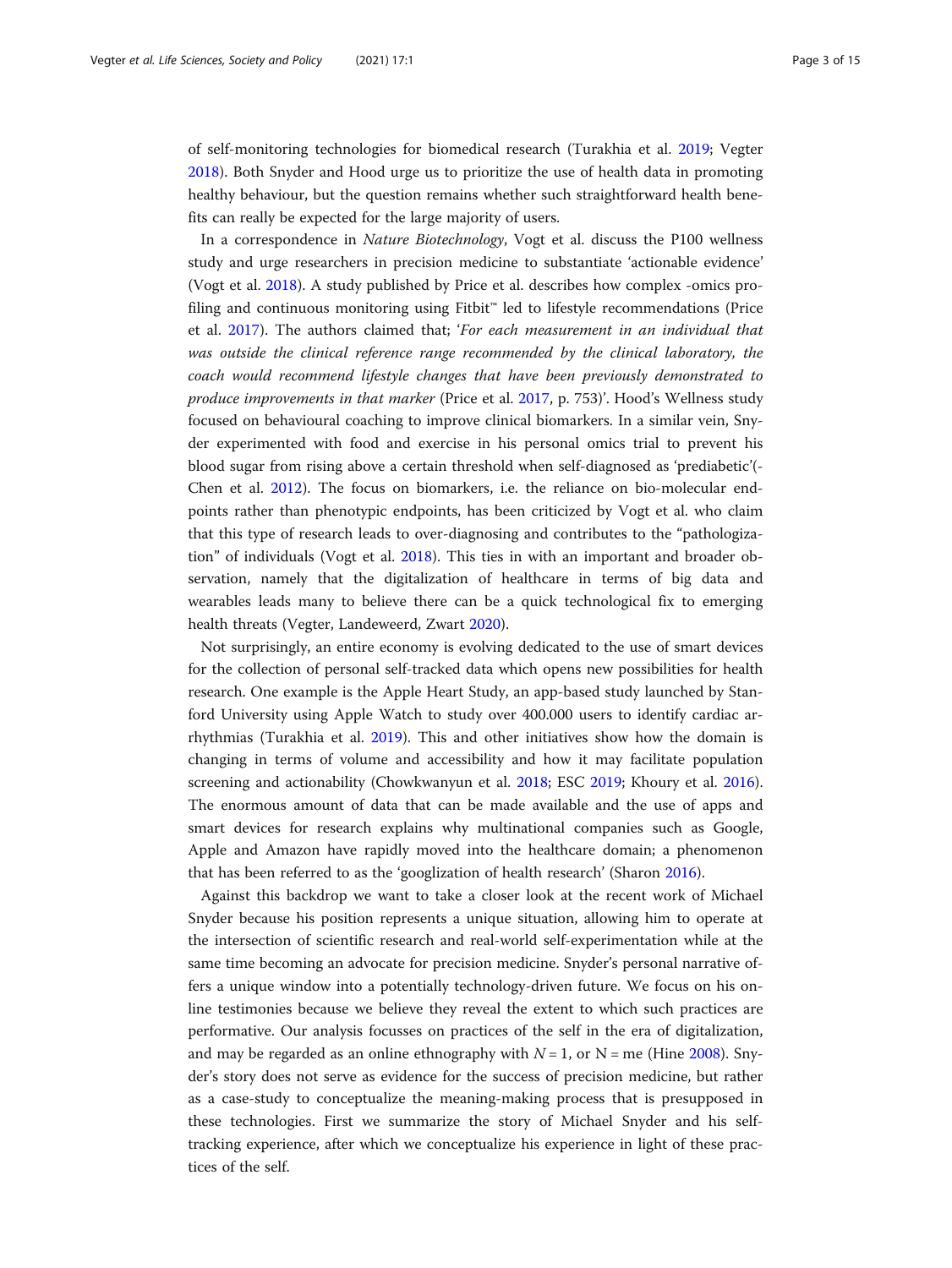# $N = me$

Technically speaking, self-tracking has found its paragon in Stanford University's genetics department. In 2012, Chen et al. published a paper on integrative personal omics profiling (iPOP) following a single individual over a 14-month period 'to interpret healthy and diseased states by connecting genomic information with additional dynamic omics activity' (Chen et al. [2012,](#page-13-0) p. 1293). This individual turned out to be Prof. Michael Snyder, the director of the Department of Genetics (Snyder [2012\)](#page-14-0). The iPOP research turned out to be the ultimate self-monitoring event. Four publications from the Snyderlab describe a detailed story about Michael Snyder as a subject of scientific research, flanked by an impressive series of Snyder's public and academic lectures that foreground his personal narrative. Snyder's self-tracking story starts with the famous Chen et al. paper on the omics-profiling method  $(n = Shyder)$ , followed by a paper on digital health and wearables ( $N =$  Snyder + 46), a paper on tracking 'glucotypes' ( $N =$ Snyder + 56), and a more recent paper on the 'exposome' ( $N =$  Snyder + 14) which is about measuring everything there is to know about environmental exposures (Chen et al. [2011;](#page-13-0) Hall et al. [2018;](#page-13-0) Jiang et al. [2016;](#page-13-0) Li et al. [2017\)](#page-13-0). At the time, the iPOP paper was so extraordinary because of Snyder's ability to self-manage, thanks to the iPOP method; sequencing his genome and continuous monitoring enabled him to prevent the development of diabetes, something he feels was unexpected because he was unaware he was at risk (Snyder [2012\)](#page-14-0). His personal success with self-monitoring data led him to develop a research program involving wearables and other items belonging to the 'internet of things'.

Michael Snyder and his extensive self-monitoring research shows two processes of "meaning-making" that take place in parallel realities. Data are validated by biomedical research, but they are also shaped and influenced by the lived, phenomenological self. Snyder negotiates exposures (the exposome), physiology (heart rate), diets (glucotypes) and other scientific methodologies materialized by these wearables, in constant comparison with the very mundane reality of everyday life. In an early interview, Snyder narrates how his mother took part in the iPOP project and how her genome led him not to worry too much about carrying similar mutations, since she had made it to 83 years old at the time of the interview (Snyder [2012\)](#page-14-0). It also tells the story of how the iPOP trial led him to look into obtaining supplemental life insurance. In more recent public testimonies, when Snyder talks about his extensive research, we witness him trying to make sense of the research data in the context of his own life and family history, addressing genetic predispositions in phrases such as 'no one in my family was ever overweight, however on diabetes I'm on the far end of the spectrum' Big Data and Health - Keynote by Michael Snyder - YouTube [2018\)](#page-13-0). By adding wearables to the research – wearing over nine tracking devices while travelling extensively (as a prominent academic) – it is also a story about the bodily impacts of global mobility, for instance when he explains how his blood oxygen responds to air travel. And when at one point his blood oxygen level dropped more than usual on a flight to Oslo and did not return to baseline after landing, he 'knew something was up' Deep Omics Profiler, Mike Snyder, Now Turns to Wearables | Mendelspod [2017\)](#page-13-0). He could pinpoint the cause of these deviations, based on numerous data, to an incident where he was working outside with his brother in the summer of 2015, putting up fences, when he was probably bitten by a tick, causing Lyme disease. A low-grade fever in combination with heightened heartrate induced him to seek treatment. Although the reader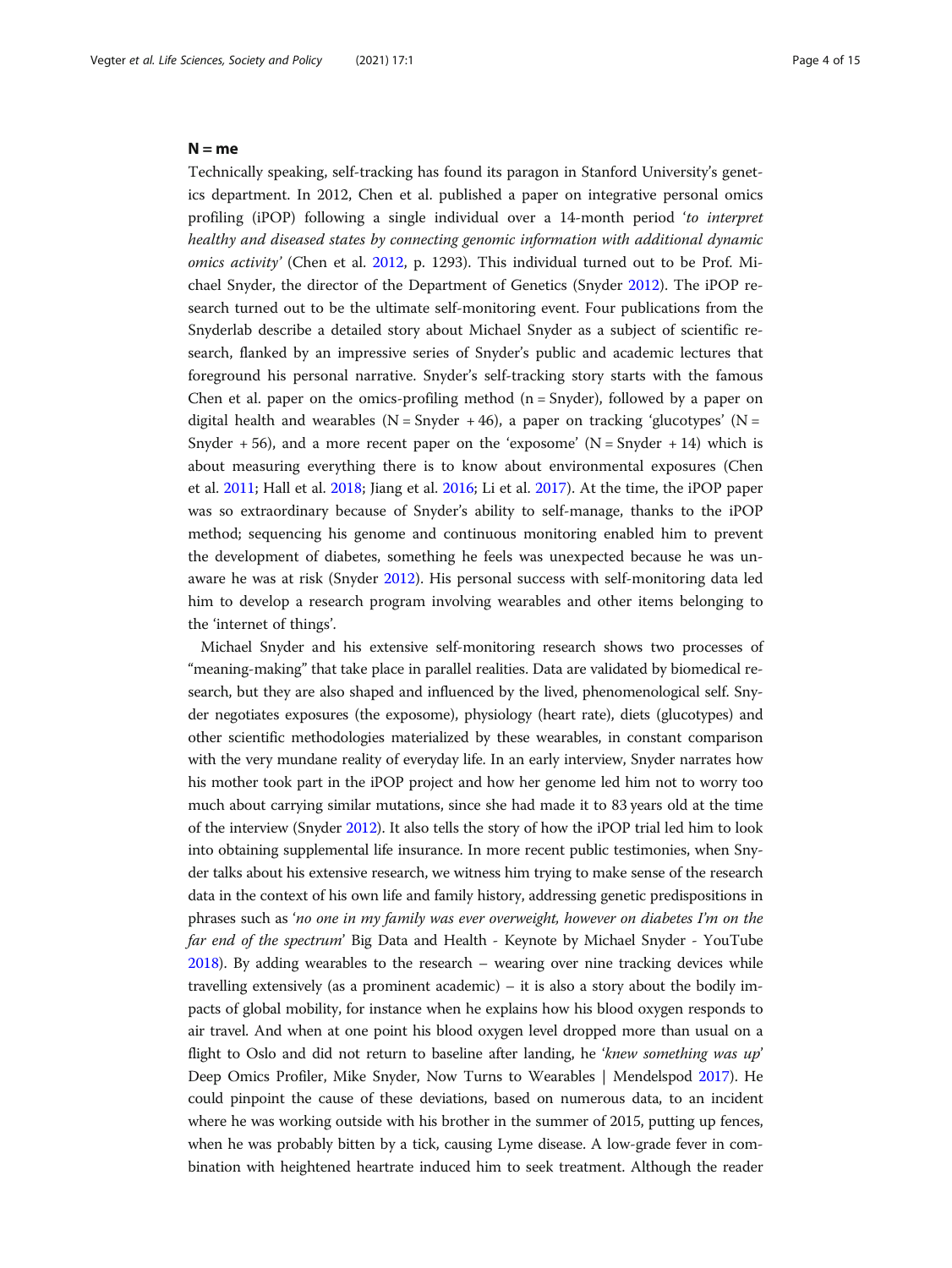might be aware of the complexities that come with diagnosing Lyme disease, to Snyder this serves as a testimony that we all need to live by these baselines in order to safeguard our health.

Furthermore, Snyder has identified himself as being 'pre-diabetic' since the first iPOP trial: this resulted in his third publication, on using continuous glucose monitoring together with a nutrient challenge to identify glucose misregulation. Regarding this trial, Snyder explains that when he stopped running, his blood sugar kept 'creeping up ever since', and when he tried weightlifting, which is considered beneficial, it did not work for him personally Big Data and Health - Keynote by Michael Snyder - YouTube [2018](#page-13-0)). Thus these daily routines are informed by the data, yet at the same time they seem to concern mundane worries about healthy lifestyles. Thus, the 'Snyderome', a catchphrase used to refer to the end product of Michael Snyder's genomic journey, is just as much a self-tracking as it is self-care (Snyder [2012](#page-14-0); Zwart [2018](#page-14-0)).

To what extent, then, can Snyder's case really be regarded as an exploratory pilot for things to come? For instance: Snyder is obviously well-versed in data interpretation, and he holds direct access to the measured data. In contrast to the Snyder-case, Estrin & Juels show how difficult or even impossible it is for most extra-mural individuals (for all those citizens who are not Stanford professors) to retrieve data from their devices without it already being framed in a certain way. Rather than direct measurements of skin temperature or heart activity, the user first has to upload the information for analyses, and it is often preformatted and exploited by the makers of the app (Estrin and Juels [2016,](#page-13-0) p. 45). Each of these lifestyle-apps is concerned with certain parameters, for which data are collected to form a particular (and often skewed image) of our health or lifestyle. Haggerty and Ericson ([2000](#page-13-0)) argue that these data doubles are subject to a form of pragmatics; they are defined according to how useful they are for discriminating among populations. The display in your watch shows you what the producer or institutional context deems necessary for you to see in order to promote healthy behaviour, and what data they consider necessary to gather for their research. Your data is tailored to 'their' system, ultimately subjecting self-experimentation to their research framework.

The Quantified Self movement, an international movement of individuals who aim to 'live by numbers', is known for its 'soft' resistance against the frameworks offered through self-tracking devices (Nafus and Sherman [2014;](#page-13-0) Sharon and Zandbergen [2016](#page-14-0)). Nevertheless, as suggested by Lucivero and Prainsack, when self-tracking data enter the consumer market, a variety of social factors make the collected data and suggested actions medically relevant (Lucivero and Prainsack [2015,](#page-13-0) 48):

'A genome scan reveals information that is medical, genealogical and recreational. And those who scan and interpret the data are not distinct bodies of experts, but instead, novel configurations of geneticists, customers, ethicists, bioinformatics experts and new media executives (Lucivero and Prainsack [2015](#page-13-0), p. 47).'

Even for an individual like Michael Snyder, the only way to make sense of his selftracking results is by consulting data provided by numerous others, and by confronting norms set by other experts. Thus we see that self-experimentation, even when conducted at Stanford, is never merely scientific, but also involves a social and normative dimension (comparative self-assessment).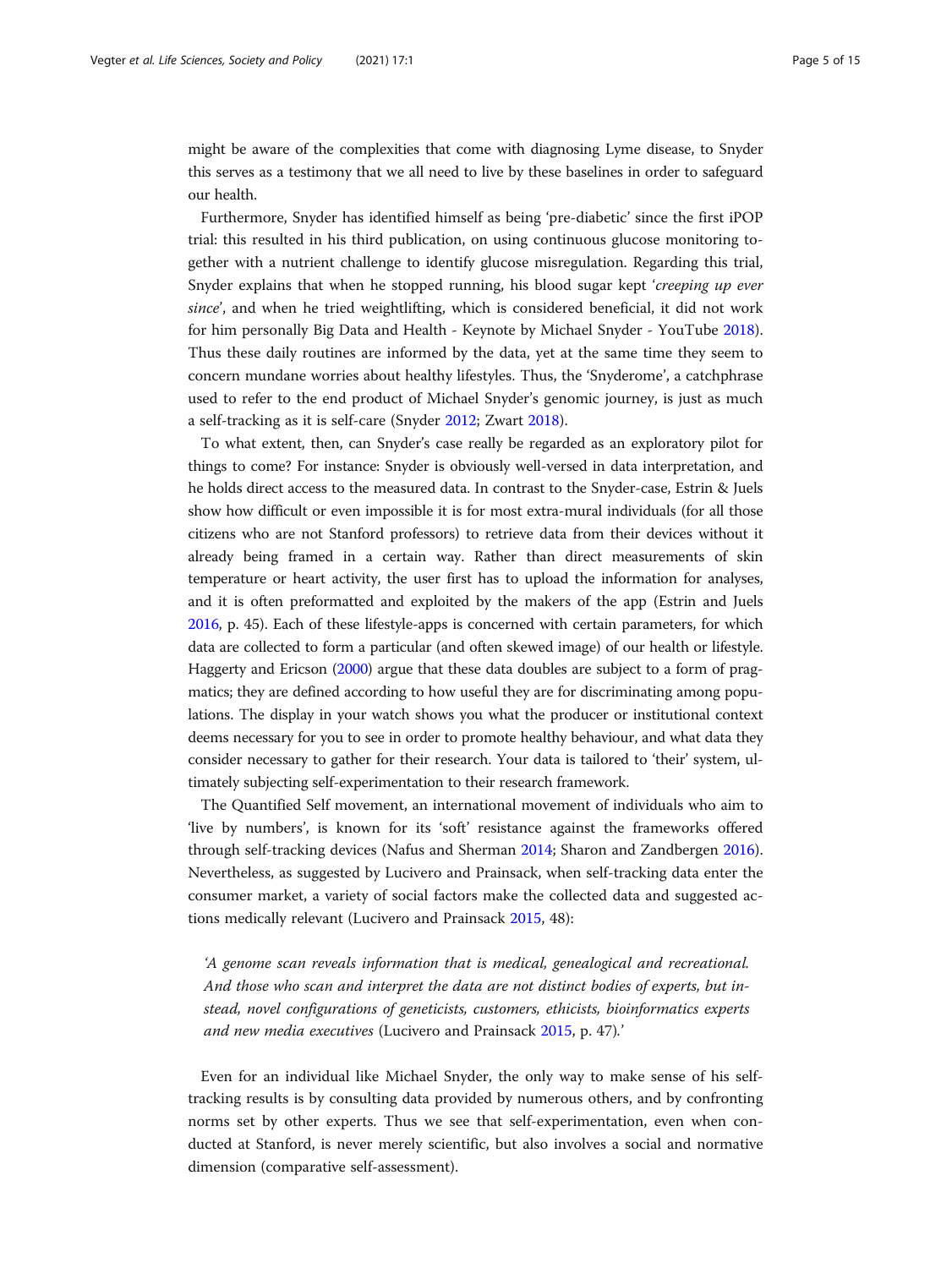# Tracking the self

Building on the work of Michel Foucault and others, we see self-tracking in terms of practices of the Self, focussing on how subjectivity is constituted with the help of novel techniques (self-tracking devices), paying special attention to the normative dimension; how individuals use these techniques to constitute themselves as responsible subjects via selfexamination and self-management. We argue that high precision tracking devices offer a kind of digital mirror for self-assessment. Humans have developed and employed various types of mirrors, starting with metal or glass mirrors in the literal sense, and precision medicine claims to offer more sophisticated devices, allowing us to see what is beneath our surface. Yet, we argue that precision medicine actually offers multiple mirrors, while each mirrors entails biases and refractions, so that we actually end up with a series of digital mirrors: something like a funhouse mirror or mirror maze, which implies that interpretative skills are required to come to terms with the multiple mirrors we are facing. The question inevitably emerges whether self-tracking devices result in empowerment or subjectivation, but from a Foucauldian perspective, the answer is: both. The production of a Self becomes a multi-faceted negotiation, a contest between empowering and disempowering aspects of technologies (Fig. [1\)](#page-6-0). Speaking in terms of a mirror metaphor is meant as a heuristic and conceptualizing move; this paper attempts to add to our understanding of precision medicine by introducing the funhouse mirror as a discourse metaphor which specifically aims to make its underlying principles the object of criticism and debate (Gibbs and Cameron [2007](#page-13-0); Steen [2013\)](#page-14-0).

Self-monitoring gives rise to a 'data double', a digital copy of  $N=1$  (Haggerty and Ericson [2000\)](#page-13-0). While it may seem as if this copy is singular it is made possible against a backdrop of many other individuals sharing their data as well. In the context of (self- )monitoring practices and endeavors such as the P100 study, a whole range of choices are made by the providers of the self-tracking devices, also concerning the ways in which the data are collected. These choices include setting the clinical reference range and deciding what lifestyle changes should be recommended based on genetic predispositions. Even though in the case of the P100 trial the fitbit allows multiple uses (multistability), it has a disposition to be used in a certain way and to assemble the data double in a way the researchers deem fit – the idea of technological intentionality (Ihde [1993](#page-13-0), p. 54; Verbeek [2001,](#page-14-0) p. 136). As Verbeek explains, intentionality means that technologies provide a framework for human actions and have a certain influence on those actions: 'This influence does not have the character of a determinism but rather that of an inclination or "trajectory". Technologies want people to do things in particular ways, as it were: they have a certain "intention" and promote this intention among their users.' (Verbeek [2001,](#page-14-0) p. 136) Technologies are designed for specific uses, as Van den Eede explains: 'Glasses, for example, enhance eyesight but reduce, for one, motility and flexibility when doing sports.' (Van Den Eede [2015\)](#page-14-0). It is pointed out that design for one feature (enhancing eyesight) may reduce that of another (doing sports); this is why we argue that data doubles offer a skewed image of the self, foregrounding certain aspects of the self at the expense of others.

In Snyder's self-experiment, the research framework and the drive towards selfmonitoring seem perfectly aligned in the technology; this is exceptional, as Nafus and Sherman point out when studying the Quantified Self movement – personal goals usually do not align with what the device allows for which elicits the discovery of where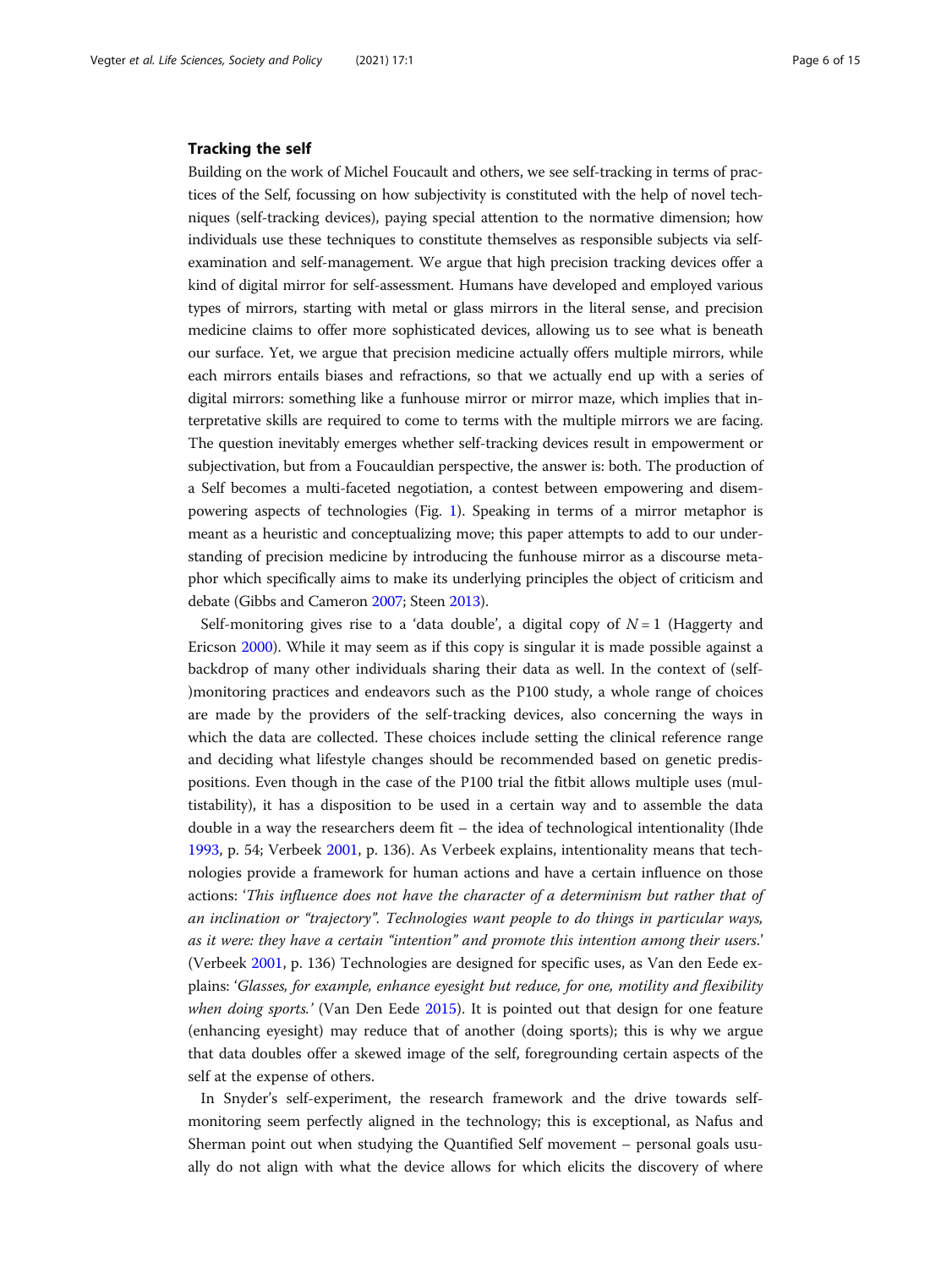<span id="page-6-0"></span>

the frame falls short 'the frame breaks' (Nafus and Sherman [2014,](#page-13-0) p. 1789). Holding on too tightly to a specific framework – for example, measuring weight – can frustrate what the individual is trying to accomplish. When it triggers feelings of unworthiness, for instance, it may lead the user to stop using the device. On the other hand, the same 'frame' may lead to different uses, such as calorie-counting apps that are used to sustain anorexia (Ruckenstein [2014](#page-13-0); Van Den Eede [2014\)](#page-14-0). Either way, the data double framed by the device may facilitate very particular self-practices, depending both on the design of the technology and the user.

The intimate relationship Snyder holds with his data doubles can be understood through the work of Deborah Lupton on self-tracking cultures. According to this author, the self- tracking process is cyclical and the data double plays a crucial role:

Data doubles are also recursive and reflexive. Self- trackers reflect upon their data and seek to make sense of them. A feedback loop is established, in which personal data are produced from digital technologies which then are used by the individual to assess her or his activities and behaviour and modify them accordingly. Data doubles, therefore, are both constituted by the body and self and in turn serve to reconstitute the body and self. (Lupton [2014,](#page-13-0) p. 82)

This re-constitution, as described by Lupton, is a process similar to being confronted with a mirror. Phenomenologically speaking, these individuals 'discover' themselves through the tracking devices, a process which is explained by Van den Eede as follows:

In tracking one's physical exercise patterns, for instance, a data set about distance, location, speed, calorie burning, etcetera is constituted. In this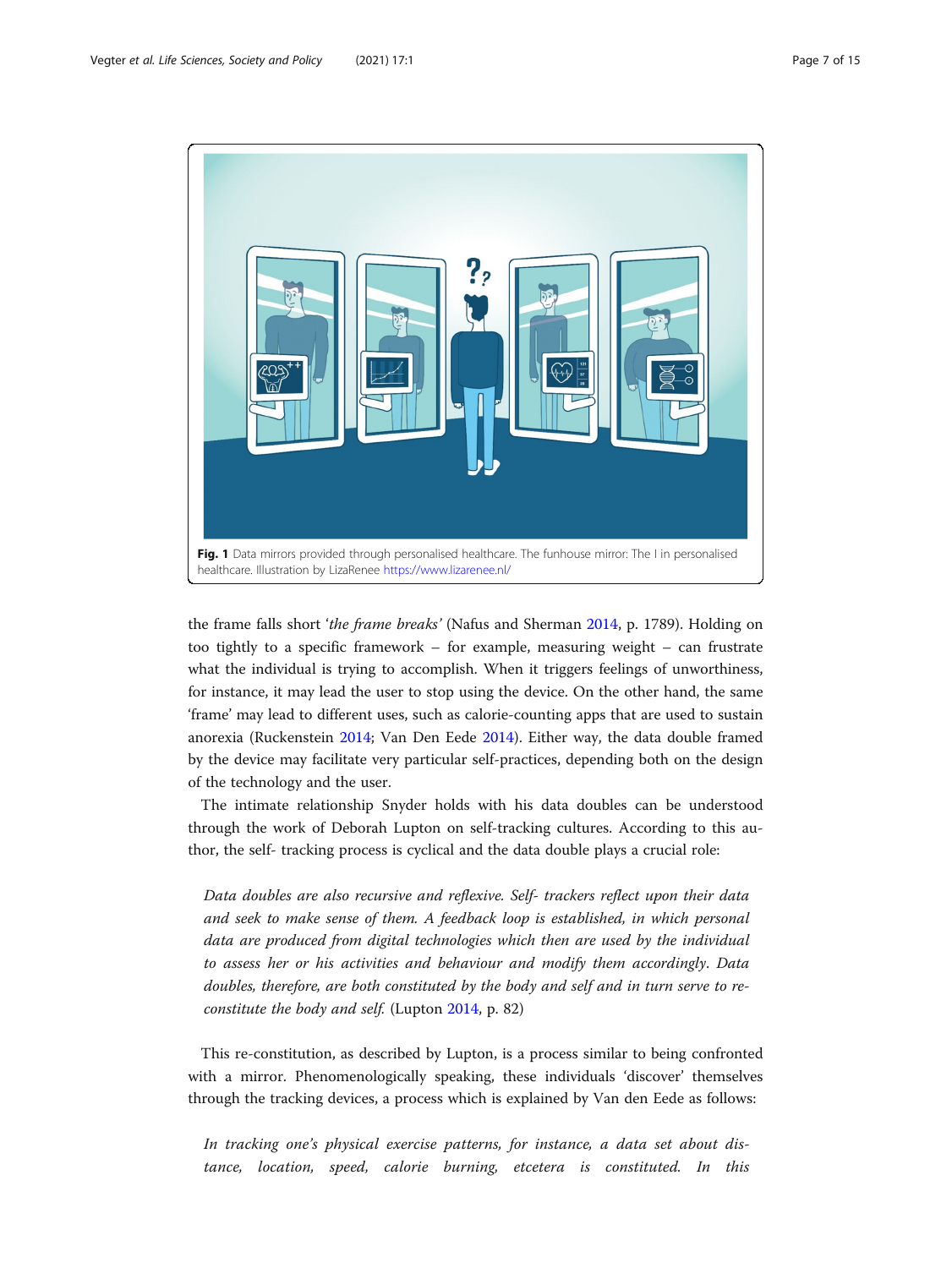constellation of data, then, the exercising subject may find oneself back. It is as if the tracking is there first, and only in a second instance the "self" comes about. (Van Den Eede [2015,](#page-14-0) p. 145)

Similar to the Snyder example, the story emerges retrospectively, in hindsight. Although Van Den Eede emphasizes that Self-experience is always prior to the data double, the data double does allow us to know ourselves in new ways:

Even before one observes any data, the "world" and the "I" have already been found throughout, for example, the running activity. But still, the added "data double" (Haggerty and Ericson [2000;](#page-13-0) Ruckenstein [2014\)](#page-13-0)) that the tracking brings about, may be seen to follow a similar pattern. One discovers oneself through the selftracking technology—because one always discovers oneself reflexively'. (Van Den Eede [2015,](#page-14-0) p. 145)

Self-monitoring constitutes a Self. For instance: in the interaction with the data double, Snyder is reconstituted as a tracking subject. Data doubles re-constitute the self in a certain way, usually not the way the subject perceived herself or himself prior to the technology. The data double is a new kind of mirror, a data mirror, albeit a skewed one.

# **Eccentricity**

As indicated, precision medicine offers a digital mirror as a medium for self-reflection. The mirror experience offered by precision medicine can be considered as a new chapter in a long history of mirror experiences involving devices developed to foster selfreflection and therefore of key importance of fostering practices of the self. The mirror experience is intimately connected with what has been thematised the 'eccentricity' of human beings (Plessner [1928\)](#page-13-0). We do not coincide with ourselves, but actively relate to ourselves, work on ourselves and reflect on ourselves. The mirror experience allows us to view ourselves from an external position, as it were: we have the ability to selfassess, and to look at ourselves from a certain distance and in a critical manner. Via mirrors, we can work on ourselves, criticize ourselves or, in the case of narcissism, fall in love with ourselves, up to the point of becoming completely self-obsessed and selfabsorbed. Michel Foucault emphasised, however, that eccentricity is not an anthropological constant, but a historical "variable". He describes how, in various political and historical settings, individual use various subjectivation devices to constitute themselves as responsible subjects. Specular devices may give rise to "techniques of the self" and may function as a tool for looking critically at ourselves, caring for ourselves and working on ourselves (Foucault [1984\)](#page-13-0). Thus, human eccentricity co-evolves with technological developments. Mirrors have played an important role in the shaping of human eccentricity and the emergence of self-reflection and self-consciousness. Mirrors as instruments for self-objectification literally enable us to take a critical look, turning the me ('moi') into an object of criticism and debate. Our mirror-image is our first double: our mirror-double.

One problem with mirrors is that we can only see part of ourselves. A mirror image is a 'partial object'. Over the course of history, mirrors have become increasingly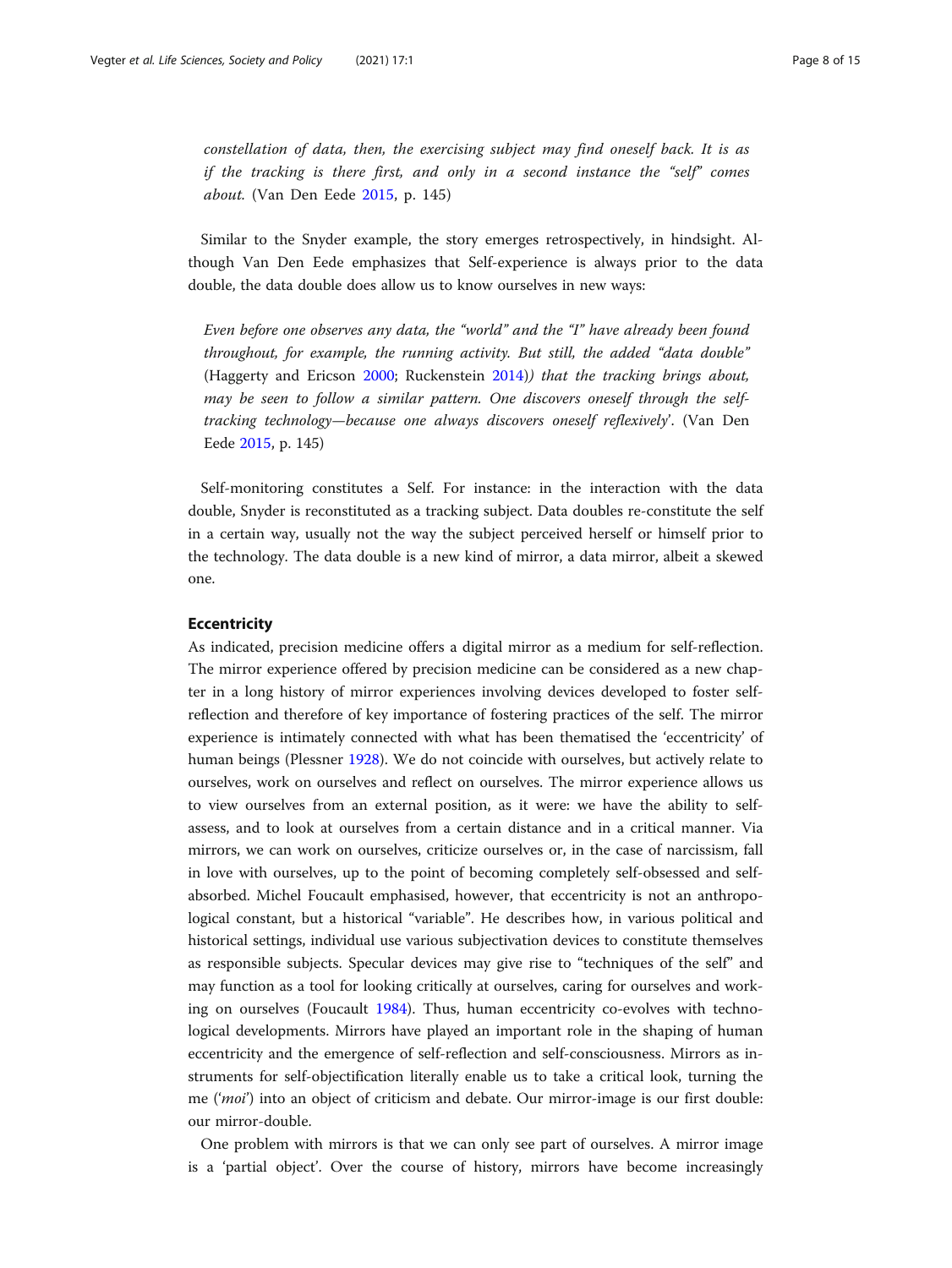sophisticated, presenting an increasingly detailed portrait of ourselves, but there will always be a 'reverse' or obfuscated side. Moreover, the specular experience is never a completely dual relationship. The mirror image allows us (or even forces us) to compare ourselves with others, for instance with the images of superbly healthy and beautiful men and women presented to us by billboards and commercials. Furthermore, mirrors may show us something that we do not know about ourselves, something beyond the surface of our face or silhouette (our gestalt). The basic conviction of physiognomy (also known as anthroposcopy, i.e. face-science, a nineteenth-century research field) is that the face provides a window into our hidden Self. Our face (in the mirror) reflects our inner condition, as it were. The mirror is a tool of daily self-diagnostics.

Mirrors have evolved dramatically over time, from the polished metal mirrors of ancient eras to the glass-silvered mirrors of the nineteenth century. Modern mirrors reflect an extremely detailed, high resolution portrait of ourselves and are massproduced, so that the use of mirrors as a contrivance in practices of the Self has been transformed from a more or less elite practice into mass culture. The mirror, notably the glass-silvered mirror, has thus become a universal contrivance exemplifying human eccentricity and fostering practices of self-reflection. Optical mirrors allow us to see ourselves from an outsider's point of view. They produce a more or less 'objective' portrait of ourselves, for in our mirror image we (our bodily selves) actually become our own object. Mirrors may proliferate and multiply, moreover, giving rise to the experience of being surrounded by critical mirrors, urging us to take a critical look at ourselves and to improve our way of living.

Around 1900, a new type of mirror, namely psychic mirrors, emerged in the form of personality tests, such as the Myers-Briggs personality test, based on Carl Gustav Jung's theory of personality types (Jung [1921](#page-13-0)). Such tests are mirrors which confront us with something we do not know about ourselves: our personality (in terms of extravert or introvert for instance); our alter ego; our 'Mr. Hyde'; that which is not reflected by optical mirrors (our personal hidden Vampire as it were). Psychic mirrors have their blind sports as well: some aspects of ourselves will be obfuscated rather than revealed by test results. Again, this is not a purely dual relationship as my personal test results will be compared with standards of normalcy. It is only by comparing my test results with those of others that they can be used for self-reflection and self-care.

A new type of mirror is evolving currently: the mirror provided by self-tracking practices. This again builds on the experience of human eccentricity, while emphasising that eccentricity is not a given, but shaped and enacted as a by-product of the technologies we develop and use. Self-tracking mirrors are digital mirrors, producing a data double. Once again, eccentricity is both an outcome and a condition for technological developments. We develop digital self-tracking mirrors because of the urge to reflect upon ourselves, to care for ourselves and work on ourselves, and the technologies we subsequently produce allow us to do so, but in a particular manner. New technologies may produce portrayals that are increasingly detailed and precise, but each portrayal will have blind spots. Our world of mirrors is like a Möbius-ring, for there is always a reverse side. An optical mirror only allows us to see a part of ourselves (our face, our façade), but in the case of data doubles in self-tracking practices, the blind spots may prove more difficult to discern. We will never be completely transparent to ourselves. This is not a purely dual relationship, moreover, because self-tracking only makes sense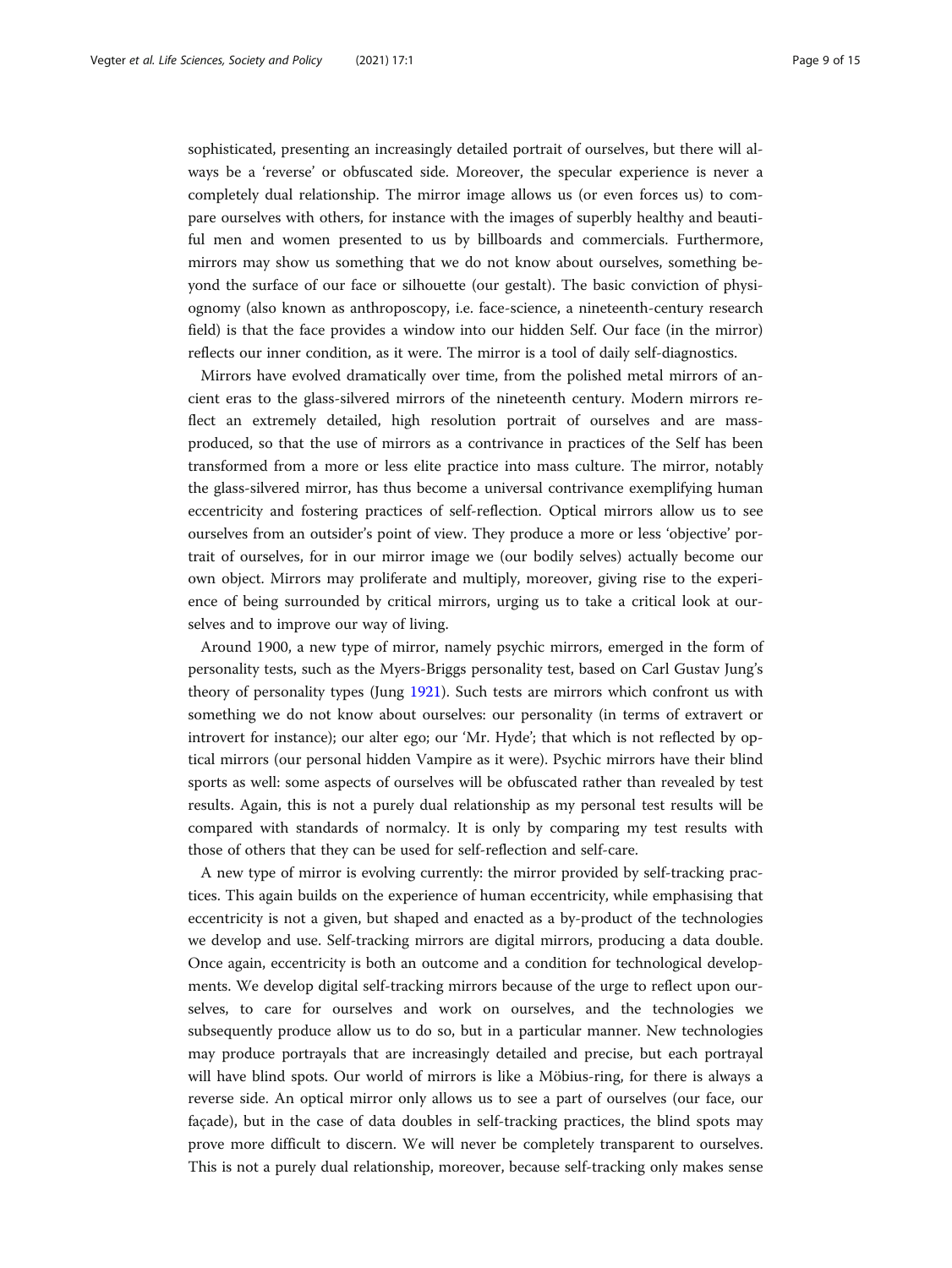when it allows for comparison with others (other self-trackers or the generalised community of self-trackers).

This 'third' position, this 'other' of self-reflective practices, enabled by optical, psychic and digital mirrors, may even become an obsession – a famous motif (the doppelgänger) in stories, novels and movies. We may have the impression that the mirror image is following us, to the point of haunting or stalking us. Rather than being the ones who see, we have the impression of constantly being seen, because mirrors tend to multiply. The sudden confrontation with the mirror image (my mirror self, my specular double) may be an uncanny experience, and this applies not only to optical mirrors (Freud [1919\)](#page-13-0), but to psychic and digital mirrors as well. Instead of being the one who sees, I am being seen. Instead of being the one who cares and reflects, I am being monitored and surveyed.

# Flexible embodiment

The eccentricity shaped by the mirror points to an important observation: the data double shapes and enacts how I relate to  $myself$ . Each data double, each mirror image, encompasses a specific idea of what the body is (ontology) in terms of genes or biomarkers etc.; and how it can be managed and cultivated (ethics as practice of the Self). Therefore, in order to address the normative challenges involved, we also have to understand how quantification affects experiences of embodiment (the relationship between body and Self). Self-tracking allows for a multiplicity of selves to be reflected. Consider the diversity of approaches for self-tracking and the multitude of data doubles that can act as a mirror: a mirror maze emerges (Lupton [2014,](#page-13-0) p. 83). One way of theorizing the self in the context of the digital is through 'reverse embodiment'(Shah [2012](#page-14-0), p. 206; Turkle [1997](#page-14-0)). Shah has analyzed the vicissitudes of the techno-social subject in the context of cyberculture, as well as subjectivity in different digital contexts. The author describes the process of interacting with an online double or avatar as follows:

This is a process of reverse embodiment where the presumed original is now reshaped and re-configured to suit the imaginations and narratives of the avatar. Such a phenomenon is perhaps possible only in the domains of the cyberspace. Also, the cyborg, generally presumed as residing in the physical body, is now relocated in this two-way process, at the borders where it not only facilitates meaning but also realises itself in the process of facilitation. While the metaphor of the flow has often been used to try and describe this relationship, a network perhaps is a better way of understanding this transactional relationship. The avatar becomes a set of digital attributes – structured as well as unstructured; scripted as well as non-scripted – that can now each travel through different trajectories of personal extension and inter-personal interaction. Different processes, desires or interests of the self draw distributed representations, each mapping back upon the biological body to change and reshape the practices of the body.

Shah describes this mapping of the online (mirrored) bodies onto physical bodies as a process where the Self adapts its self-image and behaviour in accordance with an emerging online narrative. That relationship between self and mirror-image should not be framed in terms of original and representation. Shah addresses reverse embodiment in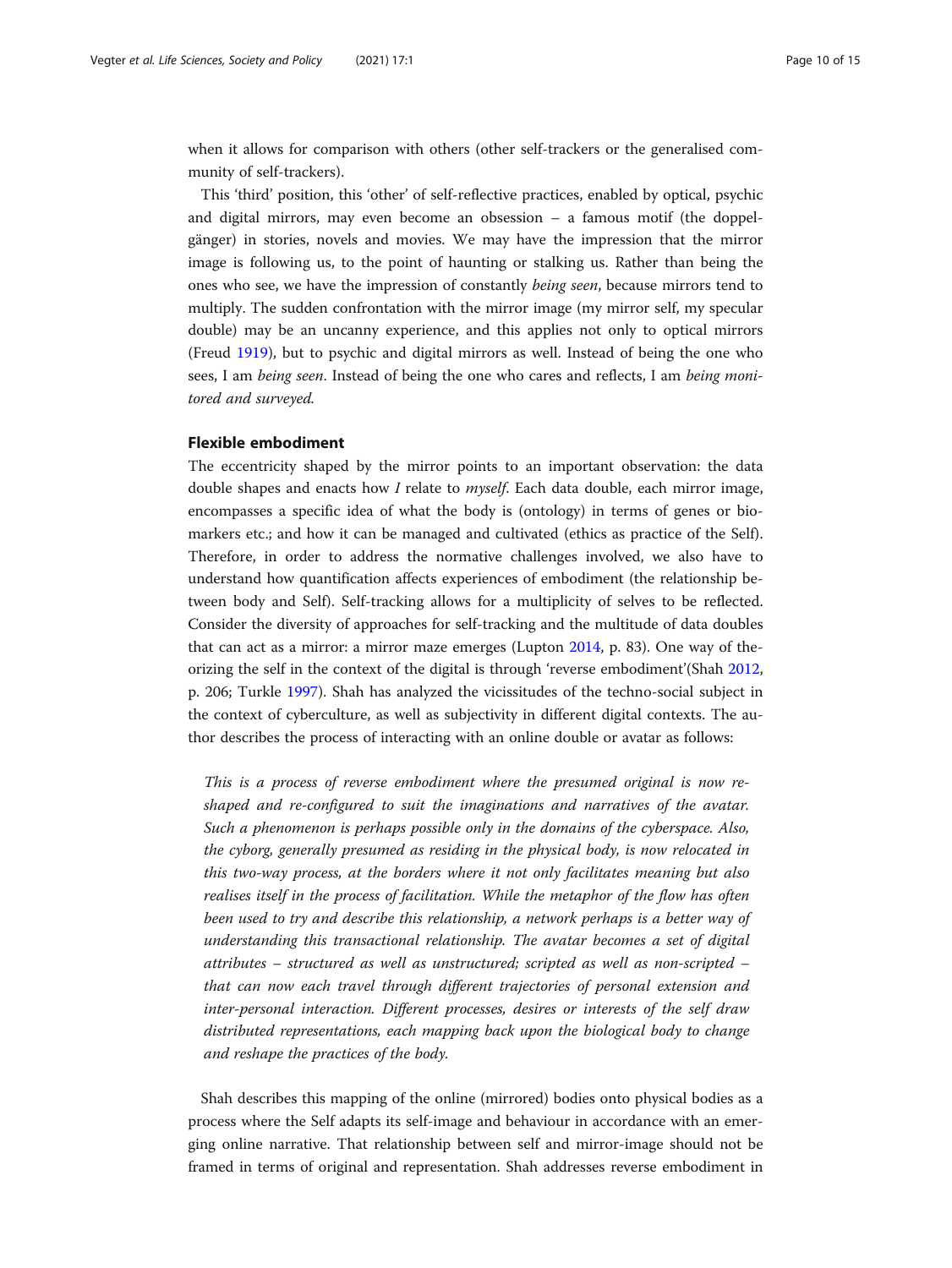the context of multiplicity, notably the idea that there are different selves or different subjectivities constituted in the interaction with the online world. Whether it is about games or social platforms, Shah argues that competing subjectivities or notions of the self are constantly being reconfigured.<sup>1</sup>

An understanding of this mapping unto individual bodies, of how self-tracking relates to self-experimentation, demands a conceptualization of embodiment. Consider how self-tracking can connect with an embodied experience, e.g. running with a heartrate monitor while experiencing exhaustion; the monitor can help to sustain the running activity by finding the 'right' heartrate and inform the running practice. Lupton describes that in such a process, neither the information from the device nor the senses are taken as authoritative. Rather, meaning is negotiated on the basis of two complementary sources of information (Lupton [2016](#page-13-0), p. 5). This negotiation challenges the presumed split, where an 'I' can objectify his or her own body. Such a split suggests a distinction between the body as object and the body as experienced – which is shown to be problematic by Annemarie Mol (Mol and Law [2004\)](#page-13-0). Self-monitoring incites us to look at ourselves as 'other', as an objectified version upon which we may wish to act. While at the same time we cannot disconnect from the body as (un-) consciously experienced. Van den Eede explains our perception as follows in his chapter 'Tracing the Tracker'; 'We perceive in an embodied manner an however objectified version of our embodiment'. (Van Den Eede [2015](#page-14-0), p. 151) In the case of the running activity, the abstract body (heartrate) is mapped back unto the experiential body ('I'm running too fast').

Different kinds of abstractions can be mapped back unto the body. Mol and Law explain that medicine does not offer a unifying theory concerning isolated bodies. Rather, medicine entails a variety of diagnostic and therapeutic interventions into lived bodies (Mol and Law [2004](#page-13-0), p. 58). Each branch of biomedicine seeks to know the body, but in different ways; by directing its gaze - the pathological, genetic, physiological or metabolic gaze - the gaze involves both observation and manipulation (Mol [2015](#page-13-0), p. 68). And thus biomedicine enacts, through its discourse, its gaze, its materials and methods, different ideas of what a body is (Mol [2002\)](#page-13-0). Mol argues that the body both acts and is being enacted, and is therefore a complex configuration of substance and activity. Her ethnographic research on diabetes further clarifies this concept: in the context of the question about what the body is made to be when it is constantly responding and acting to prevent hypoglycaemia (dangerously low blood sugar levels), she meticulously explains how patients with diabetes maintain a constant blood sugar level through an intimate relationship with the glucose-measuring device and by counteracting the

<sup>&</sup>lt;sup>1</sup>Shah draws upon Sherry Turkle's work. Turkle addressed the possible benefit of the idea of multiplicity using Daniel Dennett's idea of a flexible self and his work on 'multiple drafts' theory of consciousness. Turkle stated: 'As when several versions of a document are open on a computer screen, a user is able to move among them at will. Knowledge of these drafts encourages a respect for the many different versions and imposes a certain distance from them.' (Turkle [1997](#page-14-0), p. 1105) Turkle convincingly argued in the late 1990s that computational environments allow cycling through different aspects of self and that they have become a way of life in which parallel definitions, like thinking about one's identity in terms of parallel lives, becomes a habit of mind. (Turkle [1997,](#page-14-0) p. 1109) Turkle additionally argued, along the lines of Haraway (Haraway [1991](#page-13-0)), that split selves make open communication possible among various aspects of the self, in order to encourage 'an attitude of respect for the many within us and the many within others'. The downside, however, is that the data double and the definition of the subject in self-tracking are created by the few – the scientific establishment – and are mapped back unto individual bodies, which is often classifies as Biopower. (Foucault [1976](#page-13-0)) Multiplicity in the context of precision medicine would help individuals to better understand the meaning of their data, and to 'move among' the data doubles, as Turkle suggested.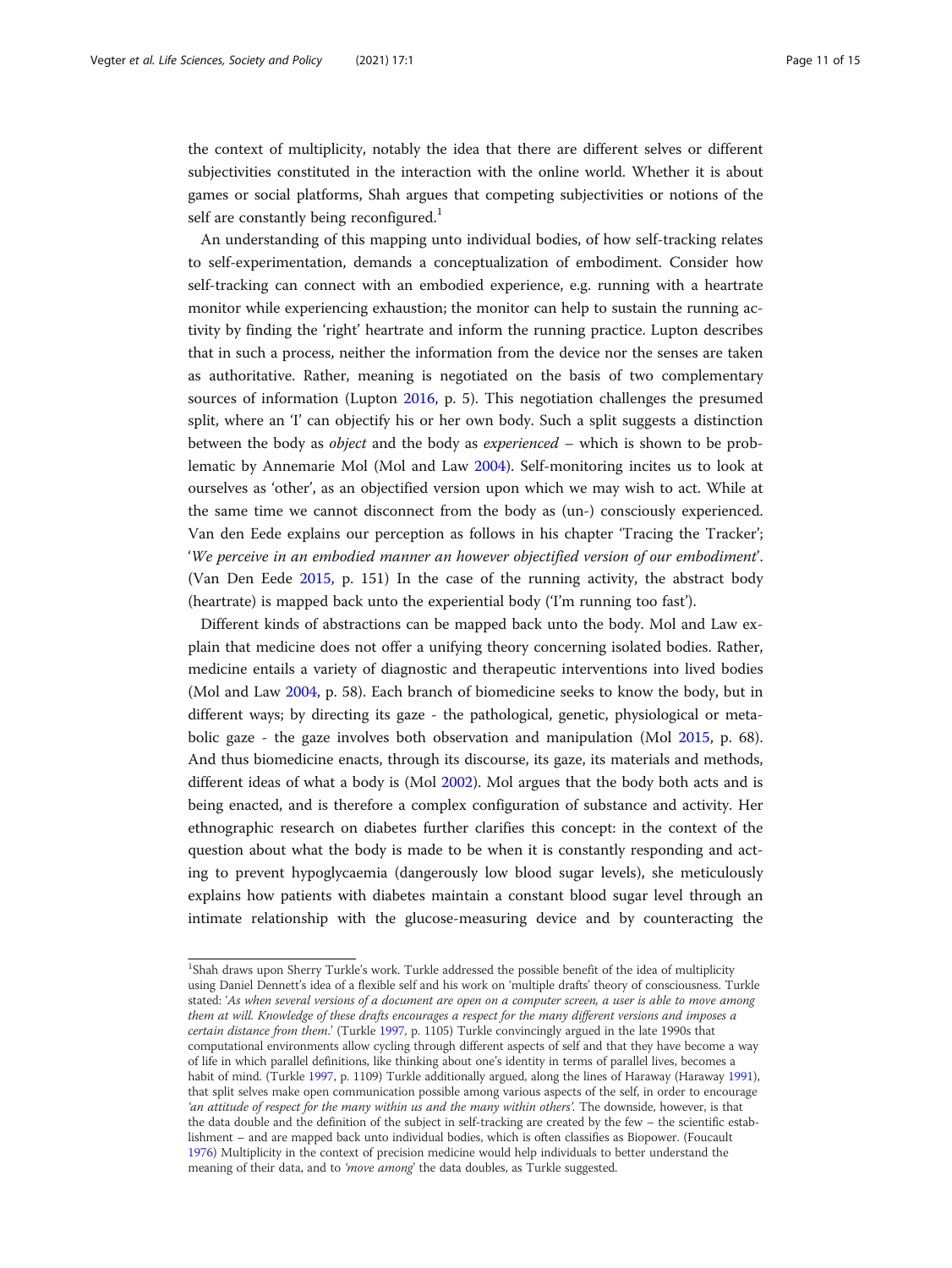threat of hypoglycaemia in their daily routines. What is interesting is that the instrument, the glucose monitoring device, gives rise to a form of self-awareness on which Mol reflects as follows:

But from the ethnographer's point of view the most interesting relation between objectivity and subjectivity comes with the use of measurement machines to train inner sensitivity. In training programmes people are told to guess their blood sugar levels first, before they measure them. The object is not to turn them into accurate number-guessers, but to encourage them to stop whatever they are doing in order to feel their bodies from inside. It is to seduce them into practicing self-awareness. (Mol and Law [2004,](#page-13-0) p. 47)

The instrument facilitates the individuals' relationship to themselves. This requires quite some effort on the part of the individual involved. As Mol argues: 'Machines only become instruments if the body can manipulate them and incorporate them in its actions' (Mol and Law [2004,](#page-13-0) p. 51). Given the different interpretations of what a body is and the multitude of instruments that make these interpretations actionable, it becomes clear that in practice the body can be part of multiple realities. Self-tracking devices inherently prioritize one reality over others. In the case of Michael Snyder, each wearable and each self-tracking device in practice enacts a specific form of embodiment. Snyder is a breathing body (the exposome), a body that travels (heartrate) and a body that struggles with different diets (glucotypes). And each of these bodies is enacted through one of the devices used for the iPOP trials.

It has become clear that wearables are unable to construct a personal narrative in and by themselves, nor do they configure a single self, or enact just one body. The process of fitting the numbers back into the individual's daily lives and practices is what provides context and meaning (Sharon and Zandbergen [2016](#page-14-0)). Fitting numbers back onto individual bodies, we argue, is what constructs different subjectivities. The funhouse metaphor emphasizes the intrusiveness that accompanies the implied distinction: the object-body fed back to the lived-body, because in this process the 'framing' or distortion takes place while the data double continues to be constitutive for a self and the relationship to the personal self. Not only does the tracker experience her/himself expressed in data, he or she also finds her/himself defined by others. The funhouse mirror metaphor underscores that the self-monitoring practice disproportionately emphasizes very specific practices of self while devaluing others. Self-perception can be informed by many and at times competing data doubles, each of them grounded in a different ontology. From Snyder's self-tracking experiment, we learn how he reclaims and reinterprets the data in terms of his own experienced reality, at times focusing on the data (the laboratory world), while at other times fore-fronting his personal experience (the phenomenological world). He is both researcher and participant, both the 'I' and the 'me'. He is, in short, an eccentric researcher.

# Conclusion

We began our investigation by asking how to translate health data into concrete options for self-management and prevention? Our response has been that, besides possible positive impacts on health, these technologies first of all produce a series of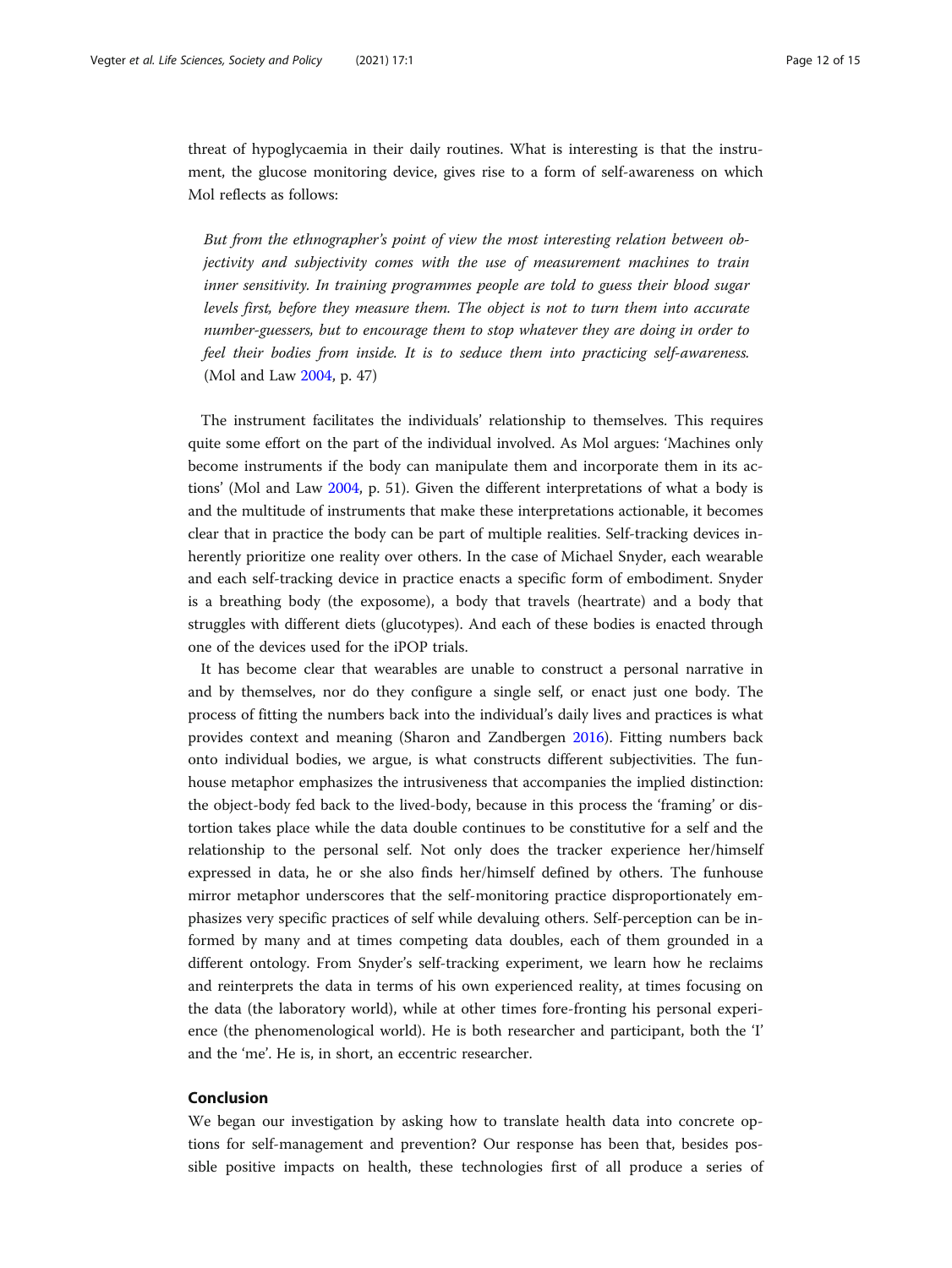mirror images, affecting the way we see ourselves. Self-tracking devices play a performative role, giving rise to new practices of the Self. Wearables do not construct a personal narrative in and of themselves, for this requires active interpretation by the subjects involved, nor do they configure a single self or a particular body because, as indicated, these practices give rise to multiple mirror-images. The process of fitting the mirrored and quantified Self back into our lifeworld requires negotiation. Our interactions with our tracking devices can best be compared to the confrontation with a funhouse mirror, or rather: a series of funhouse mirrors. The 'funhouse mirror' is a metaphor which enables an ethical analysis of the tailoring of self-tracking data, notably by indicating how particular devices may entail a prioritisation if one particular reality over others. As a mirror, a self-tracking device fosters an active relationship to ourselves – which we elaborated as *eccentricity* – but it may also disproportionately reflect particular aspects of the body at the expense of others. The extensive self-monitoring practice developed by Michael Snyder points to a tension between two processes of meaning-making, as data are validated by biomedicine but also shaped and influenced by the lived, phenomenological self. The eccentricity of self-tracking mirrors implies that these devices encourage me to critically assess *myself*. Each data double, each mirror image, entails a specific idea of what the body is (ontology) and how it can be managed and cultivated (practice of the Self). Snyder is a breathing body (the exposome), a body that travels (heartrate) and a body that struggles with different diets (glucotypes). The scientific methodologies materialized by these wearables each account for a particular mode of being (a particular ontology), and they must be negotiated constantly in order to maintain a coherent sense of embodiment.

When scientific endeavors such as the p100 project use genomics research markers to accommodate 'actionable possibilities', we need to ask ourselves whether Precision Medicine should allow self-tracking to become such a powerful medium for collecting health data. Our answer would be that the performativity of such data (in terms of actionable possibilities) in personal lives should be made more transparent. As we propose in this paper, emerging self-tracking technologies enact many different and at times competing ontologies upon the body, each of them giving rise to a different experience of Self. Making the data fit into our lives therefore requires interpretative skills that must be fostered and facilitated in order to prepare ourselves for future forms of healthy citizenship.

#### Abbreviations

iPOP: integrative personal omics profiling; NNT: number needed to treat

#### Acknowledgements Not applicable.

## Authors' contributions

All authors contributed to the text. The author(s) read and approved the final manuscript.

Funding Not applicable.

Availability of data and materials Not applicable.

#### Competing interests

The authors declare that they have no competing interests.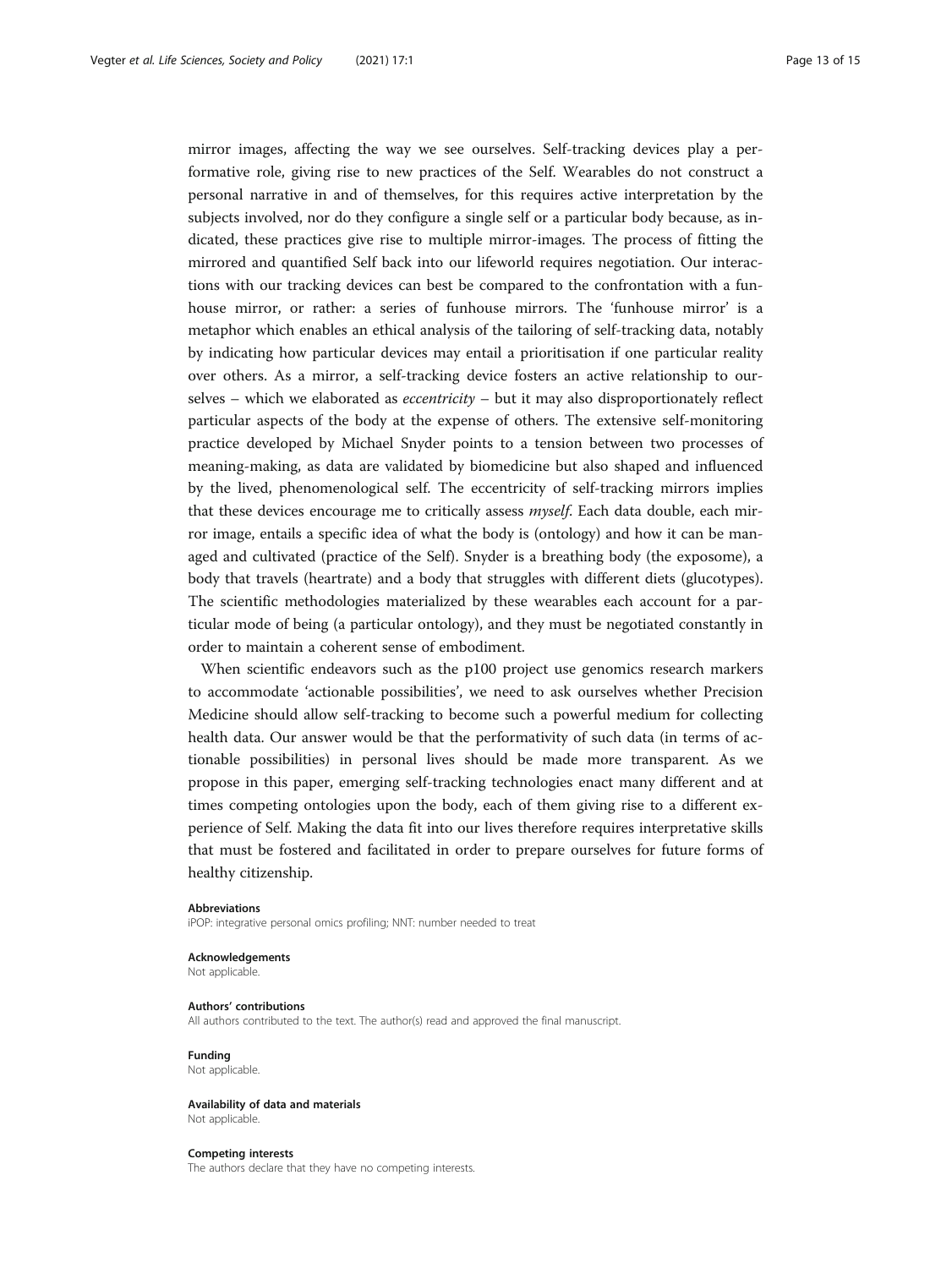#### <span id="page-13-0"></span>Author details

<sup>1</sup>Institute for Science in Society, Faculty of Science, Radboud University, PO Box 6751, 6503, GG, Nijmegen, The Netherlands. <sup>2</sup>Department of Social Sciences, Wageningen University & Research, PO Box 8130, 6700, EW, Wageningen, The Netherlands. <sup>3</sup>Erasmus School of Philosophy, Erasmus University Rotterdam, Rotterdam, The Netherlands.<br><sup>4</sup>Translational Metabolic Laboratony Department of Laboratony Medicine. Badboud Institute for Molecular Life Translational Metabolic Laboratory, Department of Laboratory Medicine, Radboud Institute for Molecular Life Sciences, Radboud University Medical Center, Nijmegen, The Netherlands.

Received: 31 October 2019 Accepted: 27 October 2020 Published online: 05 January 2021

#### References

- Big Data and Health Keynote by Michael Snyder YouTube. (2018). Retrieved October 23, 2018, from [https://www.youtube.](https://www.youtube.com/watch?v=3nV8F7kNNTQ) [com/watch?v=3nV8F7kNNTQ](https://www.youtube.com/watch?v=3nV8F7kNNTQ)
- Chen, R., G.I. Mias, J. Li-Pook-Than, L. Jiang, H.Y.K. Lam, R. Chen, et al. 2012. Personal Omics profiling reveals dynamic molecular and medical phenotypes. Cell 148 (6): 1293–1307 [https://doi.org/10.1016/j.cell.2012.02.009.](https://doi.org/10.1016/j.cell.2012.02.009)
- Chen, Z., J. Chen, R. Collins, Y. Guo, R. Peto, F. Wu, and L. Li. 2011. China Kadoorie biobank of 0.5 million people: Survey methods, baseline characteristics and long-term follow-up. International Journal of Epidemiology 40 (6): 1652–1666 [https://doi.org/10.1093/ije/dyr120.](https://doi.org/10.1093/ije/dyr120)

Chowkwanyun, M., R. Bayer, and S. Galea. 2018. "Precision" public health — Between novelty and hype. New England Journal of Medicine 379 (15): 1398–1400 <https://doi.org/10.1056/NEJMp1806634>.

Collins, F.S., and H. Varmus. 2015. A new initiative on precision medicine. New England Journal of Medicine 372 (9): 793–795 <https://doi.org/10.1056/NEJMp1500523>.

consent form AllofUs. (2018). Retrieved from [https://allofus.nih.gov/sites/default/files/f1\\_primary\\_consent\\_form-eng-sample.pdf](https://allofus.nih.gov/sites/default/files/f1_primary_consent_form-eng-sample.pdf) Deep Omics Profiler, Mike Snyder, Now Turns to Wearables | Mendelspod. (2017). Retrieved October 23, 2018, from [https://](https://mendelspod.com/podcasts/deep-omics-profiler-mike-snyder-now-turns-wearables/) [mendelspod.com/podcasts/deep-omics-profiler-mike-snyder-now-turns-wearables/](https://mendelspod.com/podcasts/deep-omics-profiler-mike-snyder-now-turns-wearables/)

ESC. (2019). Abnormal heart rhythm detected by smartwatch: what does it mean? Retrieved April 29, 2019, from [https://www.](https://www.escardio.org/The-ESC/Press-Office/Press-releases/Abnormal-heart-rhythm-detected-by-smartwatch-what-does-it-mean) [escardio.org/The-ESC/Press-Office/Press-releases/Abnormal-heart-rhythm-detected-by-smartwatch-what-does-it-mean](https://www.escardio.org/The-ESC/Press-Office/Press-releases/Abnormal-heart-rhythm-detected-by-smartwatch-what-does-it-mean)

Estrin, D., and A. Juels. 2016. Reassembling our digital selves. Daedalus 145 (1): 43-53 [https://doi.org/10.1162/DAED\\_a\\_00364](https://doi.org/10.1162/DAED_a_00364). Foucault, M. (1984). Histoire de la sexualité 3: Le souci de soi [ the care of the self]. Paris; Gallimard.

Foucault, M. 1976. The history of Sexuality. Paris: Editions Gallimard.

Freud, S. 1919. Das Unheimliche (1947 Gesam). London: Imago.

- Gibbs, R. W., & Cameron, L. (2007). The social-cognitive dynamics of metaphor performance action editor: Christian Onof. [https://doi.org/10.1016/j.cogsys.2007.06.008.](https://doi.org/10.1016/j.cogsys.2007.06.008)
- Haggerty, K.D., and R.V. Ericson. 2000. The surveillant assemblage. The British Journal of Sociology 51 (4): 605-622 [https://doi.](https://doi.org/10.1080/00071310020015280) [org/10.1080/00071310020015280.](https://doi.org/10.1080/00071310020015280)

Hall, H., D. Perelman, A. Breschi, P. Limcaoco, R. Kellogg, T. McLaughlin, and M. Snyder. 2018. Glucotypes reveal new patterns of glucose dysregulation. PLoS Biology 16 (7): e2005143 <https://doi.org/10.1371/journal.pbio.2005143>.

Haraway, D.J. 1991. The Actors Are Cyborg, Nature Is Coyote, and the Geography Is Elsewhere: "Postscript to Cyborgs at Large". In Technoculture, ed. C. Penley and A. Ross. Minneapolis: University of Minnesota Press.

Hine, C. 2008. Virtual ethnography: Modes, varieties, affordances. In The SAGE Handbook of Online Research Methods. Hood, L. (2018). Leroy Hood: The Future of Healthcare - Schrödinger at 75: The Future of Biology - YouTube. Retrieved April 11, 2019, from <https://www.youtube.com/watch?v=NB6oNDgcPR8&t=16s>

Ihde, D. 1993. Postphenomenology: Essays in the postmodern context. Evanston: North- western University Presse.

- Jiang, C., X. Wang, X. Li, J. Inlora, T. Wang, and Q. Liu. 2016. Dynamic human Exposome revealed by longitudinal personal monitoring. Cell 175 (1): 277–291 e31. [https://doi.org/10.1016/j.cell.2018.08.060.](https://doi.org/10.1016/j.cell.2018.08.060)
- Jung, C.G. 1921. Psychologische Typen, 1925. Stuttgart: Rascher.

Khoury, M.J., M.F. Iademarco, and W.T. Riley. 2016. Precision public health for the era of precision medicine. American Journal of Preventive Medicine 50 (3): 398–401 <https://doi.org/10.1016/j.amepre.2015.08.031>.

Li, X., J. Dunn, D. Salins, G. Zhou, W. Zhou, S.M. Schüssler-Fiorenza Rose, et al. 2017. Digital health: Tracking Physiomes and activity using wearable biosensors reveals useful health-related information. PLoS Biology 15 (1) [https://doi.org/10.1371/](https://doi.org/10.1371/journal.pbio.2001402) [journal.pbio.2001402](https://doi.org/10.1371/journal.pbio.2001402).

Lucivero, F., and B. Prainsack. 2015. The lifestylisation of healthcare? "Consumer genomics" and mobile health as technologies for healthy lifestyle. ATG 4: 44–49 [https://doi.org/10.1016/j.atg.2015.02.001.](https://doi.org/10.1016/j.atg.2015.02.001)

Lupton, D. (2014). Self-tracking cultures: Towards a sociology of personal informatics digital food cultures view project living digital Data view project self-tracking Cultures: Towards a Sociology of Personal Informatics. [https://doi.org/10.1145/](https://doi.org/10.1145/2686612.2686623) [2686612.2686623.](https://doi.org/10.1145/2686612.2686623)

Lupton, D. (2016). You are Your Data: Self-Tracking Practices and Concepts of Data Self-tracking and automatised bodies View project The Sociology of Risk View project. [https://doi.org/10.1007/978-3-658-13137-1\\_4](https://doi.org/10.1007/978-3-658-13137-1_4).

Mol, A. 2002. The body multiple : Ontology in medical practice. Durham: Duke University Press.

Mol, A. 2015. Who knows what a woman is … on the differences and the relations between the sciences. Medicine Anthropology Theory 2 (1): 57–75 [https://doi.org/10.17157/mat.2.1.215.](https://doi.org/10.17157/mat.2.1.215)

Mol, A., and J. Law. 2004. Embodied action, enacted bodies: The example of Hypoglycaemia. Body & Society 10 (2–3): 43–62 [https://doi.org/10.1177/1357034X04042932.](https://doi.org/10.1177/1357034X04042932)

Nafus, D., & Sherman, J. (2014). This one does not go up to 11: The quantified self movement as an alternative big Data practice. International Journal of Communication, 8(0), 11. Retrieved from [http://ijoc.org/index.php/ijoc/article/view/21](http://ijoc.org/index.php/ijoc/article/view/2170/1157) [70/1157](http://ijoc.org/index.php/ijoc/article/view/2170/1157)

Plessner, 1928. Die Stufen des Organischen und der Mensch. Einleitung in die philosophische Anthropologie. Berlin / Leipzig. Price, N.D., A.T. Magis, J.C. Earls, G. Glusman, R. Levy, C. Lausted, et al. 2017. A wellness study of 108 individuals using

personal, dense, dynamic data clouds. Nature Biotechnology 35 (8): 747–756 <https://doi.org/10.1038/nbt.3870>. Ruckenstein, M. 2014. Visualized and interacted life: Personal analytics and engagements with Data doubles. Societies 4 (1): 68–84 [https://doi.org/10.3390/soc4010068.](https://doi.org/10.3390/soc4010068)